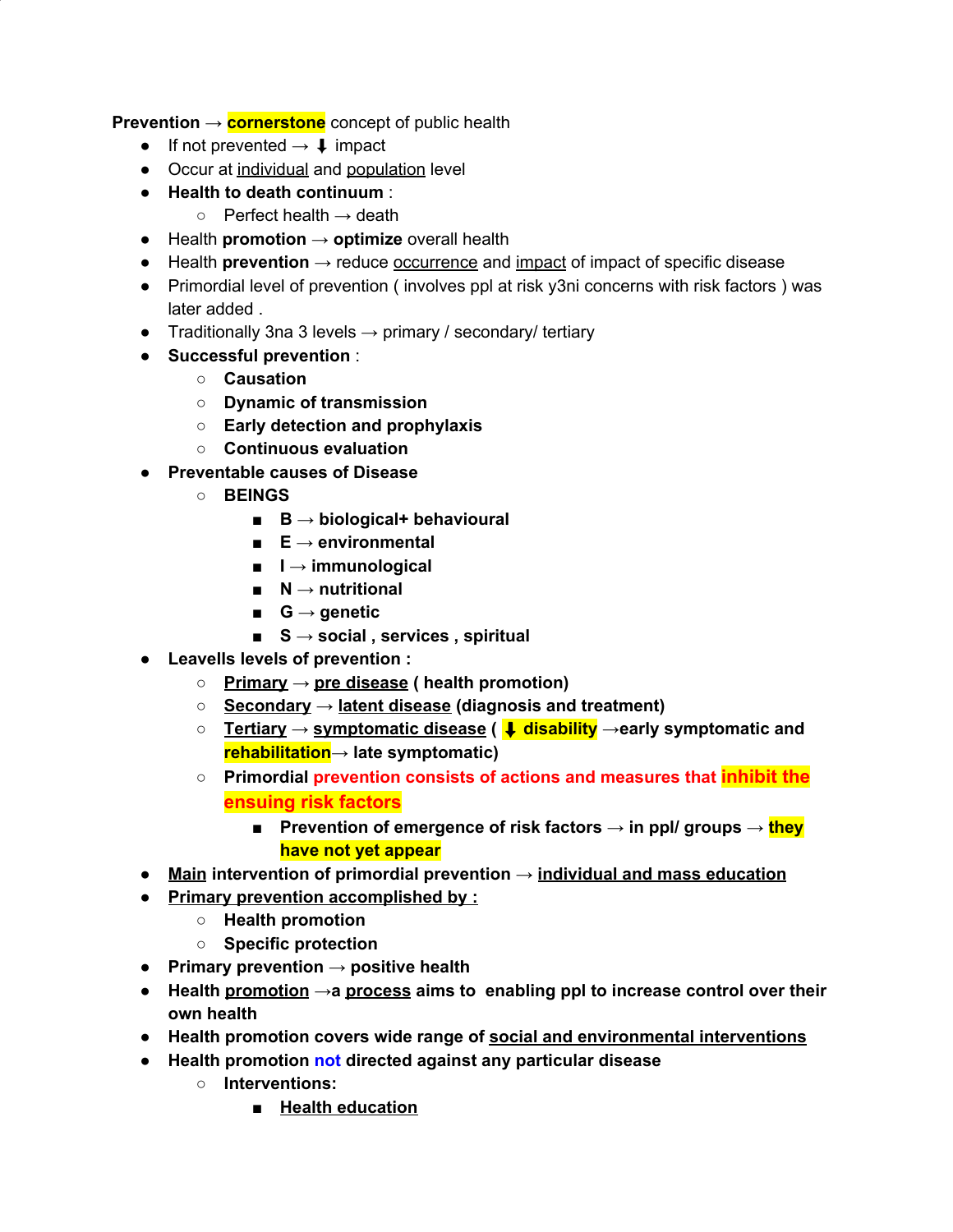- **■ Environmental modifies**
- **■ Nutritional intervention**
- **■ Lifestyles changes**
- **● Key elements of health promotion:**
	- **○ Good governance for health**
	- **○ Health literacy**
	- **○ Healthy cities**
- **● Primary prevention approaches :**
	- **○ Population /mass strategy**
	- **○ High risk strategy → requires optimum use of clinical methods**
- **● Secondary :**
	- **○ Halts disease progression**
	- **○ Prevent complications**
	- **○ Interventions):**
		- **■ Early diagnosis**
		- **■ Adequate treatment**
	- The earlier the disease is diagnosed , the better it is for prognosis of the case and prevention of the occurrence of other secondary cases
	- **○ Early detection → reversible changes can be treated**
- **● Tertiary → when the disease has advanced beyond its early stages**
	- **○ Disability limitation**
	- **○ Rehabilitation**
- **●** *Types of disabilities* **→ physical / sensory / intellectual / hidden (cancer / aids )**
- **● Impairment→ loss or abnormality of physiological , anatomical structure or function**
- **● Disability → restriction or lack of ability to perform an activity**
- **● Handicap → disadvantage for a given individual resulting from impairment or disability**
- **● Rehabilitation → combined**
	- **○ Medical**
	- **○ Vocational**
	- **○ Social**
	- **○ Psychological**
- **● Control → ongoing process aimed at reducing**
	- **○ Incidence of disease**
	- **○ Duration and risk of transmission**
	- **○ Effect of infection**
	- **○ Financial burden**
- **● Control activities focus on → primary or secondary prevention , mostly combine both**
- **● Control → elimination →eradication**